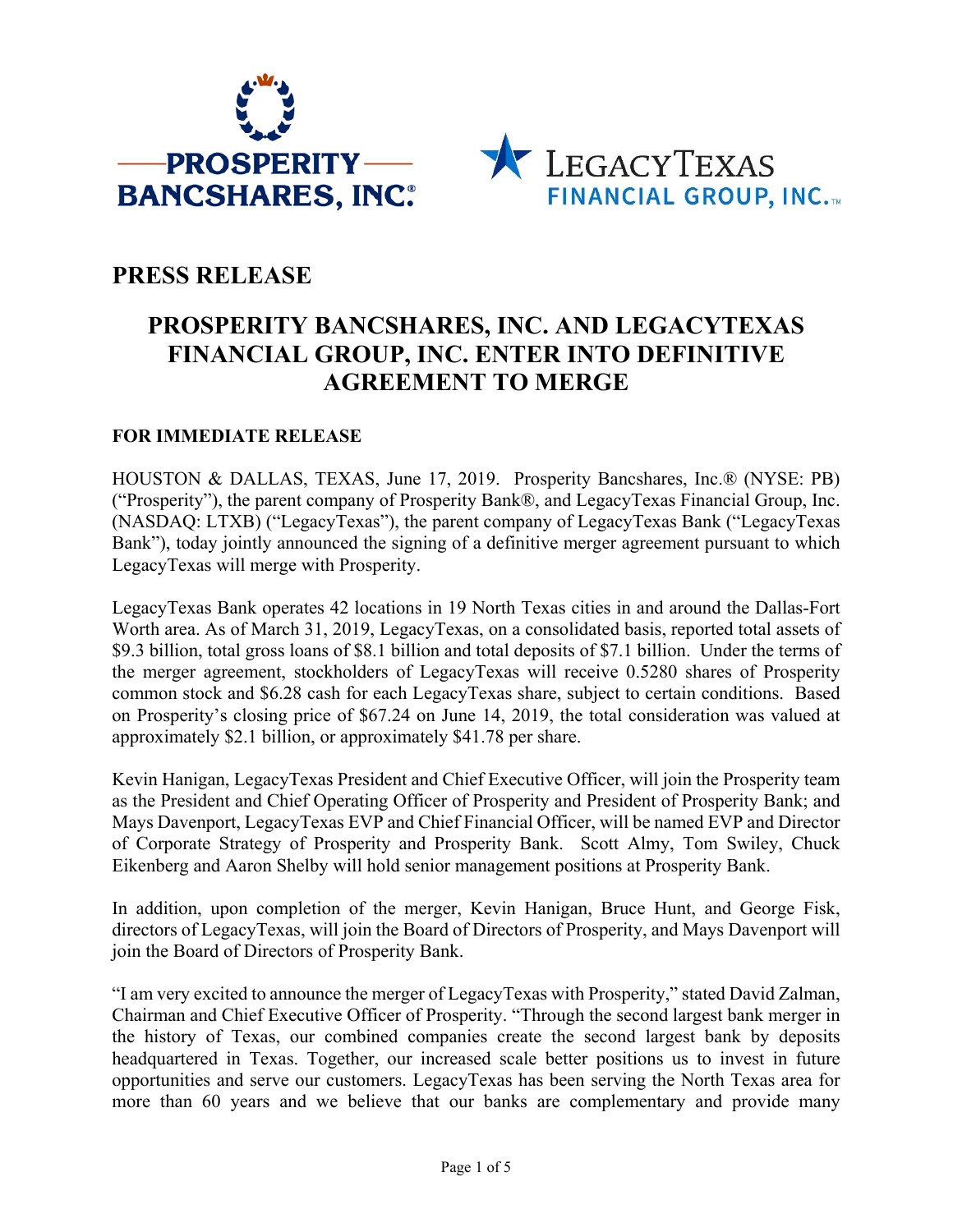opportunities for continued growth. This is a rare opportunity to significantly enhance our presence in the Dallas/Fort Worth MSA, a market with a diverse economy that is continually attracting investment and has a growing population. Kevin, Mays, Scott, Tom, Chuck and Aaron have extensive experience and we are looking forward to them joining our team and continuing to take Prosperity to the next level."

"We believe that Prosperity, one of the most successful banking franchises in Texas, with a strong core deposit base and a focus on relationship banking, is a perfect fit for LegacyTexas," commented Kevin Hanigan. "We are very proud of our ability to serve the North Texas area and look forward to having our team and shareholders participate in the continued growth of our combined franchise."

The merger has been unanimously approved by the Board of Directors of Prosperity and unanimously approved by the independent directors of LegacyTexas and is expected to close during the fourth quarter of 2019, although delays could occur. The transaction is subject to certain conditions, including the approval by LegacyTexas stockholders and Prosperity shareholders and customary regulatory approvals.

Keefe, Bruyette & Woods, *A Stifel Company*, represented Prosperity providing a fairness opinion to its Board of Directors, and Bracewell LLP acted as legal counsel to Prosperity. LegacyTexas was advised in this transaction by J.P. Morgan Securities LLC, as financial advisor, and Shapiro Bieging Barber Otteson LLP, as legal counsel.

## **Conference Call**

Prosperity and LegacyTexas management teams will host a conference call on Monday, June 17, 2019 at 10:30 a.m. Eastern Time (9:30 a.m. Central Time) to discuss this transaction. Individuals and investment professionals may participate in the call by dialing 877-883-0383 for domestic participants, or 412-902-6506 for international participants. The elite entry number is 9646608.

Alternatively, individuals may listen to the live webcast of the presentation by visiting Prosperity's website at www.prosperitybankusa.com. The webcast may be accessed from Prosperity's home page by selecting "Presentations & Calls" from the drop-down menu on the Investor Relations tab and following the instructions.

## **About Prosperity Bancshares, Inc.®**

As of March 31, 2019, Prosperity Bancshares, Inc.® is a \$22.4 billion Houston, Texas based regional financial holding company, formed in 1983. Operating under a community banking philosophy and seeking to develop broad customer relationships based on service convenience, Prosperity offers a variety of traditional loan and deposit products to its customers, which consist primarily of small and medium sized businesses and consumers. In addition to established banking products, Prosperity offers a complete line of financial services including Online & Mobile Banking, Investment Services, Small Business (SBA) and Commercial Loans, Mortgage Services, Retail Brokerage Services, Cash Management, as well as traditional consumer services.

Prosperity currently operates 242 full-service banking locations: 65 in the Houston area, including The Woodlands; 29 in the South Texas area, including Corpus Christi and Victoria; 33 in the Dallas/Fort Worth area; 22 in the East Texas area; 29 in the Central Texas area, including Austin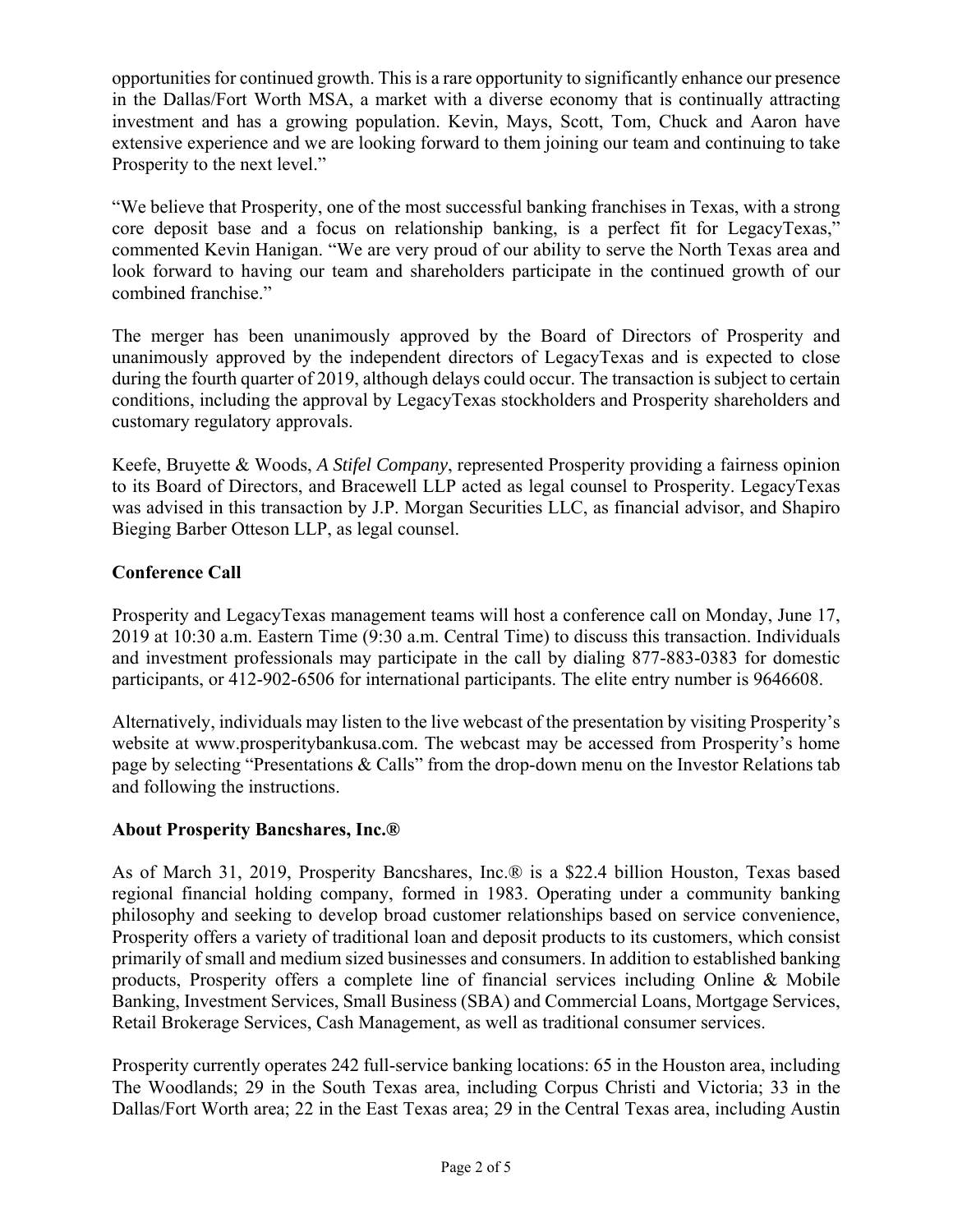and San Antonio; 34 in the West Texas area, including Lubbock, Midland-Odessa and Abilene; 16 in the Bryan/College Station area; six in the Central Oklahoma area; and eight in the Tulsa, Oklahoma area.

## **About LegacyTexas Financial Group, Inc.**

LegacyTexas Financial Group, Inc. is the holding company for LegacyTexas Bank, a commercially oriented community bank based in Plano, Texas. LegacyTexas Bank operates 42 banking offices in the Dallas/Fort Worth Metroplex and surrounding counties. For more information, please visit www.LegacyTexasFinancialGroup.com.

#### **Cautionary Notes on Forward-Looking Statements**

This communication contains statements which, to the extent they are not statements of historical fact, constitute "forward-looking statements" within the meaning of the federal securities laws, including Section 27A of the Securities Act of 1933, as amended, and Section 21E of the Securities Exchange Act of 1934, as amended. From time to time, oral or written forward-looking statements may also be included in other information released to the public. Such statements are typically, but not exclusively, identified by the use in the statements of words or phrases such as "aim," "anticipate," "estimate," "expect," "goal," "guidance," "intend," "is anticipated," "is expected," "is intended," "objective," "plan," "projected," "projection," "will affect," "will be," "will continue," "will decrease," "will grow," "will impact," "will increase," "will incur," "will reduce," "will remain," "will result," "would be," variations of such words or phrases (including where the word "could," "may," or "would" is used rather than the word "will" in a phrase) and similar words and phrases indicating that the statement addresses some future result, occurrence, plan or objective. These forward-looking statements may include information about Prosperity's and LegacyTexas's possible or assumed future economic performance or future results of operations, including future revenues, income, expenses, provision for loan losses, provision for taxes, effective tax rate, earnings per share and cash flows and Prosperity's or LegacyTexas's future capital expenditures and dividends, future financial condition and changes therein, including changes in Prosperity's and LegacyTexas's loan portfolio and allowance for loan losses, future capital structure or changes therein, as well as the plans and objectives of management for Prosperity's or LegacyTexas's future operations, future or proposed acquisitions, the future or expected effect of acquisitions on Prosperity's or LegacyTexas's operations, results of operations, financial condition, and future economic performance, statements about the anticipated benefits of the proposed transaction, and statements about the assumptions underlying any such statement. The forward-looking statements are based on expectations and assumptions Prosperity and LegacyTexas currently believe to be valid. Because forward-looking statements relate to future results and occurrences, they are subject to inherent uncertainties, risks and changes in circumstances that are difficult to predict. Many possible events or factors could adversely affect the future financial results and performance of Prosperity, LegacyTexas or the combined company and could cause those results or performance to differ materially from those expressed in the forward-looking statements. Such risks and uncertainties include, among others: the occurrence of any event, change or other circumstance that could give rise to the right of one or both of the parties to terminate the merger agreement, the outcome of any legal proceedings that may be instituted against Prosperity or LegacyTexas, delays in completing the transaction, the failure to obtain necessary regulatory approvals (and the risk that such approvals may result in the imposition of conditions that could adversely affect the combined company or the expected benefits of the transaction) or shareholder approvals or to satisfy any of the other conditions to the transaction on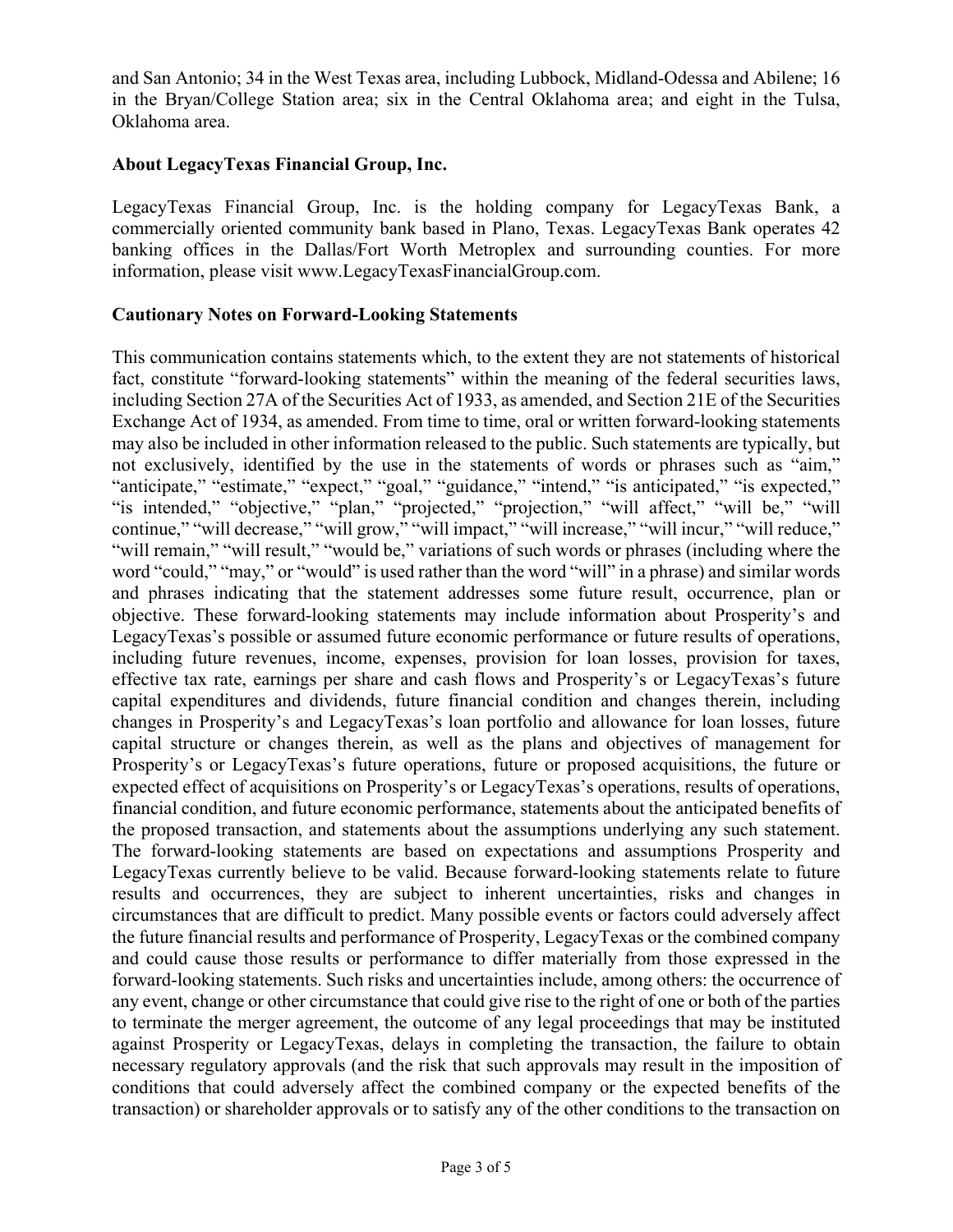a timely basis or at all, the possibility that the anticipated benefits of the transaction are not realized when expected or at all, including as a result of the impact of, or problems arising from, the integration of the two companies or as a result of the strength of the economy and competitive factors generally, or specifically in the Dallas/Fort Worth area where LegacyTexas does a majority of its business and Prosperity has a significant presence, the possibility that the transaction may be more expensive to complete than anticipated, including as a result of unexpected factors or events, diversion of management's attention from ongoing business operations and opportunities, potential adverse reactions or changes to business or employee relationships, including those resulting from the announcement or completion of the transaction, Prosperity's ability to complete the acquisition and integration of LegacyTexas successfully, and the dilution caused by Prosperity's issuance of additional shares of its common stock in connection with the transaction. Each of Prosperity and LegacyTexas disclaims any obligation to update such factors or to publicly announce the results of any revisions to any of the forward-looking statements included herein to reflect future events or developments. Further information on Prosperity, LegacyTexas and factors which could affect the forward-looking statements contained herein can be found in Prosperity's Annual Report on Form 10-K for the fiscal year ended December 31, 2018, its Quarterly Report on Form 10-Q for the three-month period ended March 31, 2019 and its other filings with the Securities and Exchange Commission ("SEC"), and in LegacyTexas's Annual Report on Form 10- K for the fiscal year ended December 31, 2018, its Quarterly Report on Form 10-Q for the threemonth period ended March 31, 2019 and its other filings with the SEC.

## **Additional Information about the Merger and Where to Find It**

In connection with the proposed merger of LegacyTexas into Prosperity, Prosperity will file with the SEC a registration statement on Form S-4 to register the shares of Prosperity common stock to be issued to the stockholders of LegacyTexas. The registration statement will include a joint proxy statement/prospectus which will be sent to the stockholders of LegacyTexas and shareholders of Prosperity seeking their approval of the proposed transaction.

WE URGE INVESTORS AND SECURITY HOLDERS TO READ THE REGISTRATION STATEMENT ON FORM S-4, THE JOINT PROXY STATEMENT/PROSPECTUS INCLUDED WITHIN THE REGISTRATION STATEMENT ON FORM S-4 AND ANY OTHER RELEVANT DOCUMENTS TO BE FILED WITH THE SECURITIES AND EXCHANGE COMMISSION IN CONNECTION WITH THE PROPOSED TRANSACTION BECAUSE THEY CONTAIN IMPORTANT INFORMATION ABOUT PROSPERITY, LEGACYTEXAS AND THE PROPOSED TRANSACTION.

Investors and security holders may obtain free copies of these documents through the website maintained by the SEC at http://www.sec.gov. Documents filed with the SEC by Prosperity will be available free of charge by directing a request by telephone or mail to Prosperity Bancshares, Inc., Prosperity Bank Plaza, 4295 San Felipe, Houston, Texas 77027 Attn: Investor Relations, (281) 269-7199 and documents filed with the SEC by LegacyTexas will be available free of charge by directing a request by telephone or mail to LegacyTexas Financial Group, Inc., 5851 Legacy Circle, Suite 1200, Plano, Texas 75024, (972) 578-5000.